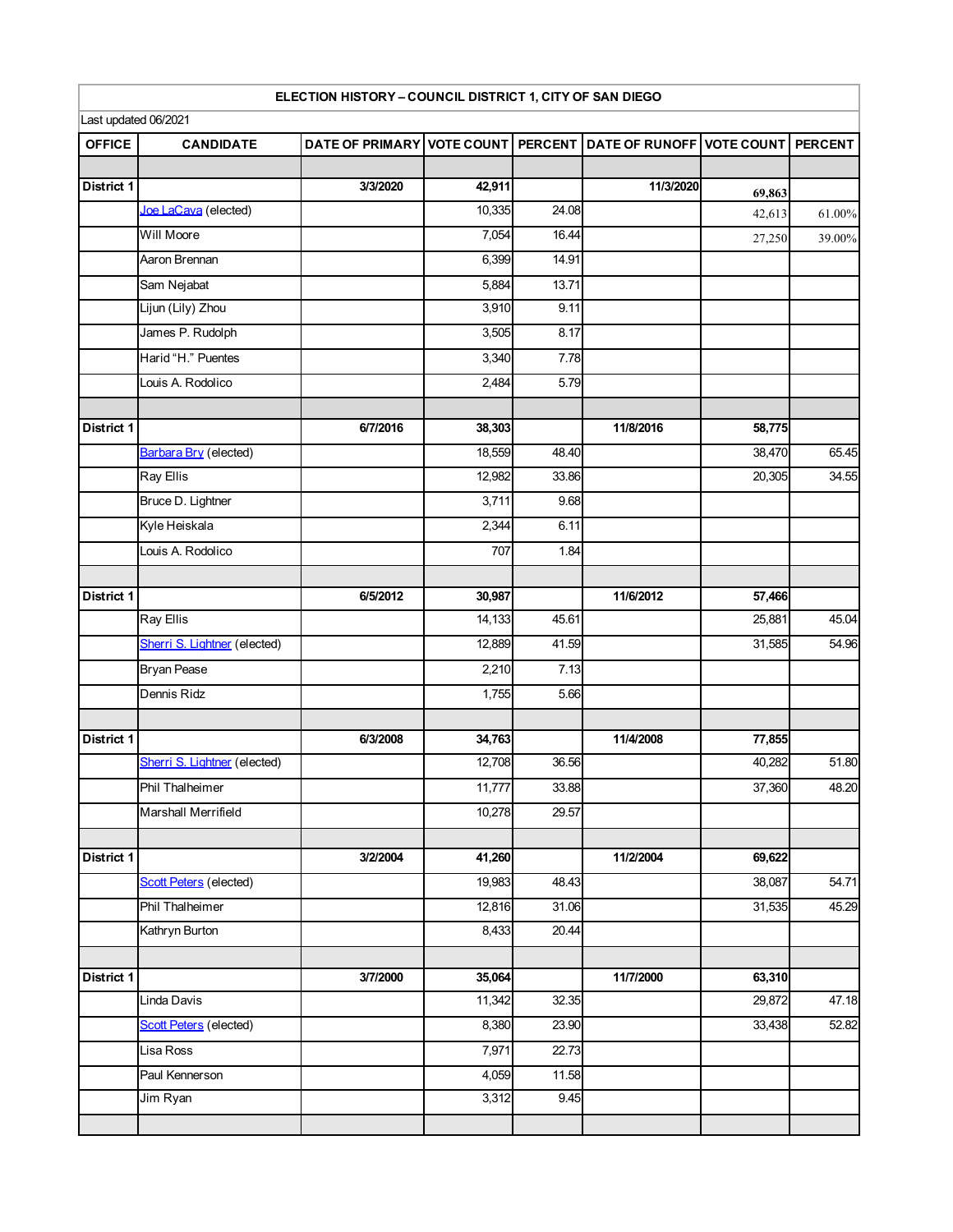| District 1        |                                | 3/26/1996                                                              |                    |       | none      |         |       |
|-------------------|--------------------------------|------------------------------------------------------------------------|--------------------|-------|-----------|---------|-------|
|                   | <b>Harry Mathis (elected)</b>  |                                                                        | 25,703             | 100.0 |           |         |       |
|                   |                                |                                                                        |                    |       |           |         |       |
| District 1        |                                | 9/21/1993                                                              | 20,847             |       | 11/2/1993 | 35,583  |       |
|                   | <b>Harry Mathis (elected)</b>  |                                                                        | 9,009              | 43.21 |           | 18,204  | 51.16 |
|                   | Peter Navarro                  |                                                                        | 8,732              | 41.89 |           | 17,379  | 48.74 |
|                   | Deanna "Dee" Rich              |                                                                        | 3,106              | 14.90 |           |         |       |
|                   |                                |                                                                        |                    |       |           |         |       |
| District 1        |                                | 9/19/1989                                                              | 26,118             |       | 11/7/1989 | 31,844  |       |
|                   | Abbe Wolfsheimer (elected)     |                                                                        | 11,300             | 43.27 |           | 16,231  | 50.97 |
|                   | <b>Bob Trettin</b>             |                                                                        | 7,467              | 28.59 |           | 15,613  | 49.03 |
|                   | Harry Mathis                   |                                                                        | 7,351              | 28.15 |           |         |       |
| <b>OFFICE</b>     | <b>CANDIDATE</b>               | DATE OF PRIMARY VOTE COUNT PER CENT DATE OF RUNOFF VOTE COUNT PER CENT |                    |       |           |         |       |
|                   |                                |                                                                        |                    |       |           |         |       |
|                   |                                |                                                                        |                    |       |           |         |       |
| District 1        |                                | 9/17/1985                                                              | 12,817             |       | 11/5/1985 | 135,918 |       |
|                   | <b>Bill Mitchell</b>           |                                                                        | 6,475              | 50.52 |           | 65,167  | 47.95 |
|                   | Abbe Wolfsheimer (elected)     |                                                                        | $\overline{5,717}$ | 44.60 |           | 70,751  | 52.05 |
|                   | Mary O' Rourke                 |                                                                        | 625                | 4.88  |           |         |       |
|                   |                                |                                                                        |                    |       |           |         |       |
| District 1        |                                | 9/15/1981                                                              | 14,026             |       | 11/3/1981 | 128,670 |       |
|                   | Ed Malone                      |                                                                        | 5,578              | 39.77 |           | 60,730  | 47.20 |
|                   | <b>Bill Mitchell</b> (elected) |                                                                        | 5,032              | 35.88 |           | 67,940  | 52.80 |
|                   | James M. Skelly                |                                                                        | 2,965              | 21.14 |           |         |       |
|                   | Dick Donohue                   |                                                                        | 451                | 3.22  |           |         |       |
|                   |                                |                                                                        |                    |       |           |         |       |
|                   |                                |                                                                        |                    |       |           |         |       |
| District 1        |                                | 9/20/1977                                                              | 27,547             |       | 11/8/1977 | 133,072 |       |
|                   | Gil Johnson                    |                                                                        | 13,107             | 47.58 |           | 65,215  | 49.00 |
|                   | <b>Bill Mitchell (elected)</b> |                                                                        | 7,595              | 27.57 |           | 67,857  | 51.00 |
|                   | <b>Tony Yusunas</b>            |                                                                        | 3,186              | 11.57 |           |         |       |
|                   | Jack Recht                     |                                                                        | 2,923              | 10.61 |           |         |       |
|                   | <b>Henry Reed</b>              |                                                                        | 736                | 2.67  |           |         |       |
|                   |                                |                                                                        |                    |       |           |         |       |
| District 1        |                                | 9/18/1973                                                              | 17,232             |       | 11/6/1973 | 159,122 |       |
|                   | Gil Johnson (elected)          |                                                                        | 10,065             | 58.41 |           | 98,310  | 61.78 |
|                   | Helen L. Scantlin              |                                                                        | 3,936              | 22.84 |           | 60,812  | 38.22 |
|                   | <b>Tony Yusunas</b>            |                                                                        | 1,945              | 11.29 |           |         |       |
|                   | John Sneed, Jr.                |                                                                        | 1,286              | 7.46  |           |         |       |
|                   |                                |                                                                        |                    |       |           |         |       |
|                   | District 1 Gil Johnson         | 11/23/1971                                                             | Appointed          |       |           |         |       |
|                   |                                |                                                                        |                    |       |           |         |       |
| <b>District 1</b> |                                | 9/16/1969                                                              | 9,074              |       | 11/4/1969 | 107,450 |       |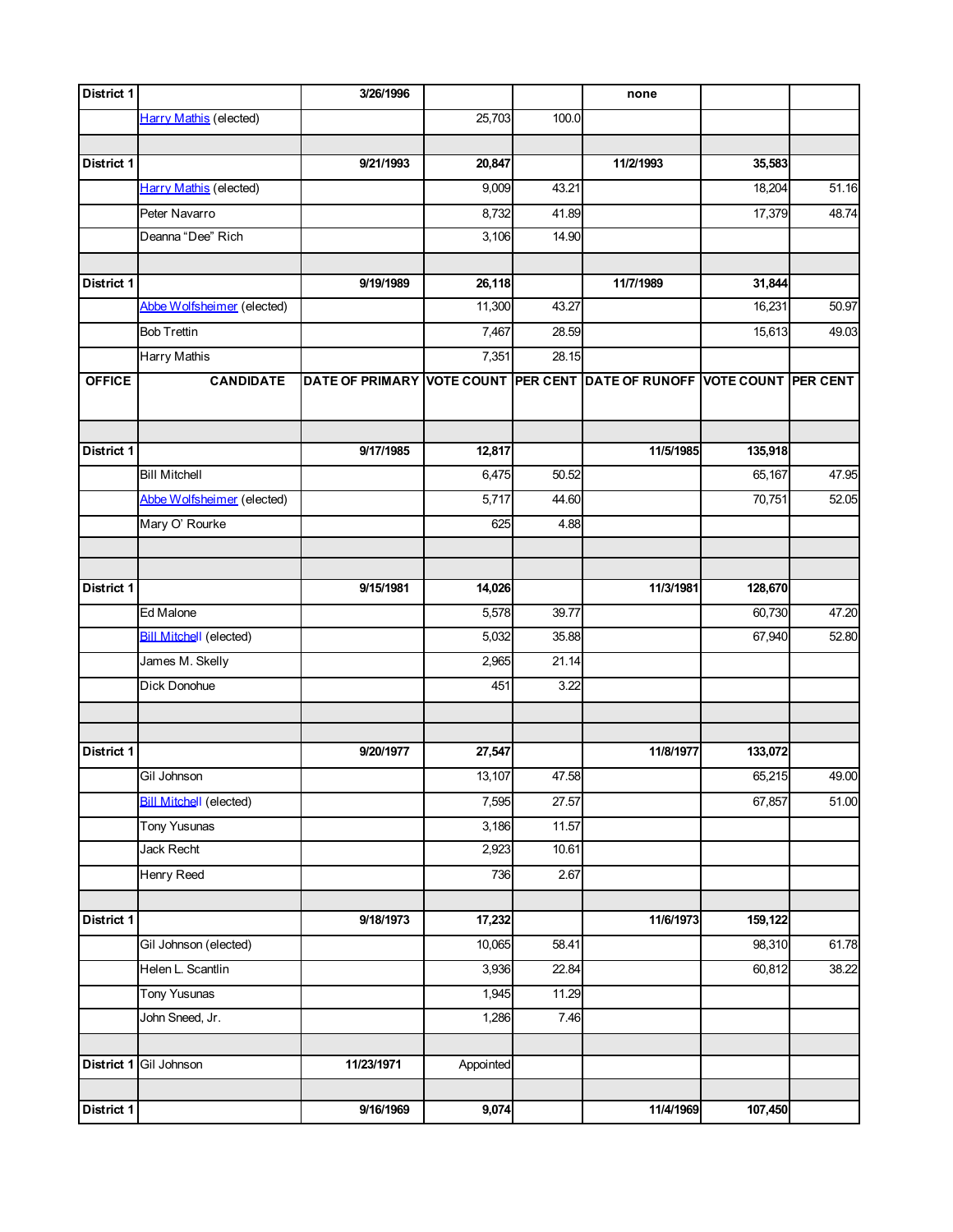|               | <b>Helen Cobb</b> (elected) |                                                                        | 4,543  | 50.07 |           | 63,808  | 59.38 |
|---------------|-----------------------------|------------------------------------------------------------------------|--------|-------|-----------|---------|-------|
|               | Mart E. Foy                 |                                                                        | 3,057  | 33.69 |           | 43,642  | 40.62 |
|               | <b>Bill Johnson</b>         |                                                                        | 1,474  | 16.24 |           |         |       |
| District 1    |                             |                                                                        |        |       |           |         |       |
|               |                             | 9/21/1965                                                              | 12,309 |       | 11/2/1965 | 137,604 |       |
|               | Helen Cobb (elected)        |                                                                        | 4,396  | 35.71 |           | 72,585  | 52.75 |
|               | William H. Taggart          |                                                                        | 3,576  | 29.05 |           | 65,019  | 47.25 |
|               | Robert C. Bacon             |                                                                        | 2,350  | 19.09 |           |         |       |
|               | Tom Kane                    |                                                                        | 1,124  | 9.13  |           |         |       |
|               | Harold R. Glaeser           |                                                                        | 863    | 7.01  |           |         |       |
| District 1    |                             | 3/14/1961                                                              | 13,891 |       | 4/18/1961 | 85,248  |       |
|               | Ross G. Tharp               |                                                                        | 7,882  | 56.74 |           | 40,473  | 47.48 |
|               | Helen R. Cobb (elected)     |                                                                        | 2,476  | 17.82 |           | 44,775  | 52.52 |
|               | Levane F. Hockett           |                                                                        | 1,610  | 11.59 |           |         |       |
|               | Howard T. Flynn             |                                                                        | 1,315  | 9.47  |           |         |       |
| <b>OFFICE</b> | <b>CANDIDATE</b>            | DATE OF PRIMARY VOTE COUNT PER CENT DATE OF RUNOFF VOTE COUNT PER CENT |        |       |           |         |       |
|               | Avis Ferdig                 |                                                                        | 608    | 4.38  |           |         |       |
|               |                             |                                                                        |        |       |           |         |       |
| District 1    |                             | 3/12/1957                                                              | 9,706  |       | 4/16/1957 | 53,858  |       |
|               | Ross G. Tharp (elected)     |                                                                        | 3,478  | 35.83 |           | 27,175  | 50.46 |
|               | John M. Ashton              |                                                                        | 2,886  | 29.73 |           | 26,683  | 49.54 |
|               | Fletcher H. Morrison        |                                                                        | 1,928  | 19.86 |           |         |       |
|               | Mercedes R. Gleason         |                                                                        | 1,414  | 14.57 |           |         |       |
| District 1    |                             | 3/10/1953                                                              | 9,049  |       | 4/21/1953 | 47,615  |       |
|               | C. Harry Burnaugh           |                                                                        | 2,580  | 28.51 |           | 22,026  | 46.26 |
|               | Clair W. Burgener (elected) |                                                                        | 2,120  | 23.43 |           | 25,589  | 53.74 |
|               | Thomas D. Drake             |                                                                        | 2,031  | 22.44 |           |         |       |
|               | Dorothy G. Worrall          |                                                                        | 1,079  | 11.92 |           |         |       |
|               | Hugh V. Knox                |                                                                        | 732    | 8.09  |           |         |       |
|               | Fred A. Halleman            |                                                                        | 507    | 5.60  |           |         |       |
|               |                             |                                                                        |        |       |           |         |       |
| District 1    |                             | 3/8/1949                                                               | 7,083  |       | 4/19/1949 | 53,251  |       |
|               | Franklin F. Swan (elected)  |                                                                        | 2,253  | 31.81 |           | 30,318  | 56.93 |
|               | John T. Rufdord             |                                                                        | 1,502  | 21.21 |           | 22,933  | 43.07 |
|               | Edwin F. Brooks             |                                                                        | 1,084  | 15.30 |           |         |       |
|               | Robert Apitz                |                                                                        | 753    | 10.63 |           |         |       |
|               | Lyle E. Linder              |                                                                        | 580    | 8.19  |           |         |       |
|               | Charles S. Morgan           |                                                                        | 471    | 6.65  |           |         |       |
|               | James A. Wilford            |                                                                        | 440    | 6.21  |           |         |       |
| District 1    |                             | 3/13/1945                                                              |        |       | 4/17/1945 | 32,045  |       |
|               |                             |                                                                        |        |       |           |         |       |